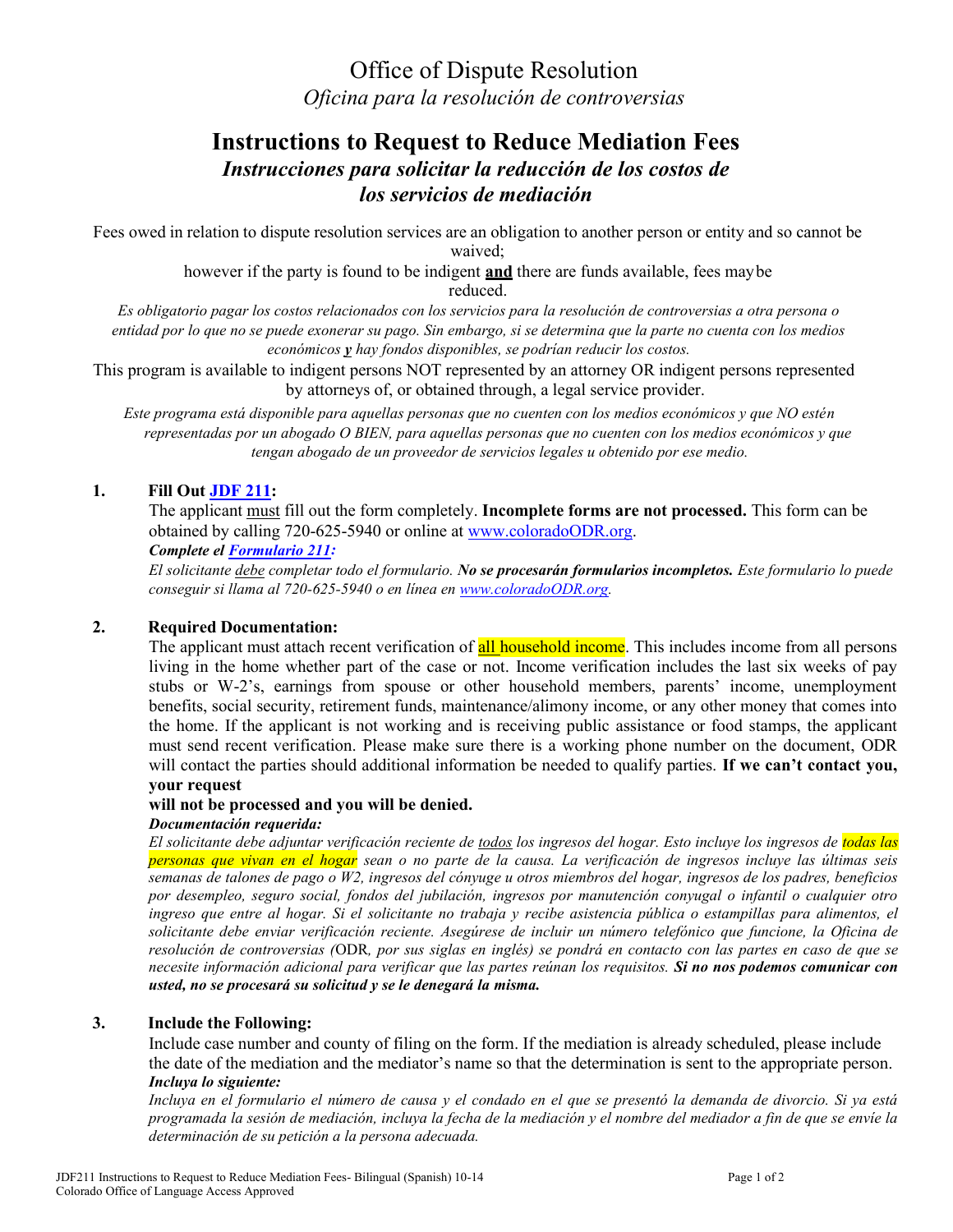## **4. Submit Application and Documentation**

Fax to: ODR at 303-218-9145 or Email to: [odrmediations@judicial.state.co.us](mailto:odrmediations@judicial.state.co.us) *Envíe la solicitud y documentación Por fax a: ODR al 303-218-9145 o correo electrónico[: odrmediations@judicial.state.co.us](mailto:odrmediations@judicial.state.co.us)*

| Or Mail to:           | Office of Dispute Resolution |
|-----------------------|------------------------------|
| O envie por correo a: | Attention: Financial         |
|                       | 1300 Broadway, Suite 1200    |
|                       | Denver, CO 80203             |

#### **5. Follow up**

Allow five (5) business days for the application to be processed. If the applicant does not hear from this office within those five (5) business days with either a determination or request for additional information, **it is up to the party to contact our office** at 720-625-5940.

#### *Seguimiento*

*Deje que transcurran cinco (5) días hábiles para que se procese la solicitud. Si el solicitante no recibe noticias de esta oficina dentro de ese periodo, ya sea por medio de una determinación o solicitud para enviar información adicional, le corresponde a la parte comunicarse con nuestra oficina al 720-625-5940.*

## **6. Other Important Information**

Even if you are waiting for a response on your application, deposits must be received by the mediator no later than ten (10) days prior to the scheduled mediation to keep the scheduled mediation date. **Incomplete applications cannot be processed and are automatically denied.** If you have already qualified as indigent through this office, the court or another organization within the last 6 months, you may not need to submit JDF [211.](https://www.courts.state.co.us/userfiles/file/Administration/Planning_and_Analysis/Court%20Programs/ODR/New%20Fax%20number%20documents/JDF211%20Request%20to%20reduce%20payment%20for%20ODR%20services%20and%20supporting%20financial%20affidavit%20-%20Bilingual%20(Spanish)%2010-14(1).pdf)

#### *Otra información importante*

*Incluso si está esperando una respuesta de su solicitud, el mediador tiene que recibir los depósitos a más tardar diez (10) días antes de la mediación programada para conservar tal fecha de mediación. No se procesarán solicitudes incompletas y se denegarán automáticamente. Si en los últimos 6 meses por medio de esta oficina, el tribunal u otra organización ya se determinó que usted reúne los requisitos de indigente, tal vez no tenga que presentar* 

## *el* [Formulario 211](https://www.courts.state.co.us/userfiles/file/Administration/Planning_and_Analysis/Court%20Programs/ODR/New%20Fax%20number%20documents/JDF211%20Request%20to%20reduce%20payment%20for%20ODR%20services%20and%20supporting%20financial%20affidavit%20-%20Bilingual%20(Spanish)%2010-14(1).pdf)

#### **Basis of Determination**

ODR has very limited grant money to provide reduced fee services, therefore ODR reserves the right to deny requests as needed. Determination of indigency is based on the household's gross monthly income, number of persons in the household, liquid assets, and what is considered poverty level as determined by the Health

and Human Services Department.

#### *Base para la determinación*

*La ODR tiene fondos limitados para subvenciones para dar servicios con costos reducidos, por lo tanto la ODR se reserva el derecho a denegar solicitudes como sea necesario. La determinación de indigencia se basa en el ingreso mensual bruto del hogar, la cantidad de personas que vive en la casa, los activos líquidos y lo que se considera como el nivel de pobreza según lo establecido por el Departamento de Salud y Servicios Humanos.*

## **All determinations by ODR are final.**

*Todas las determinaciones hechas por la ODR son finales.*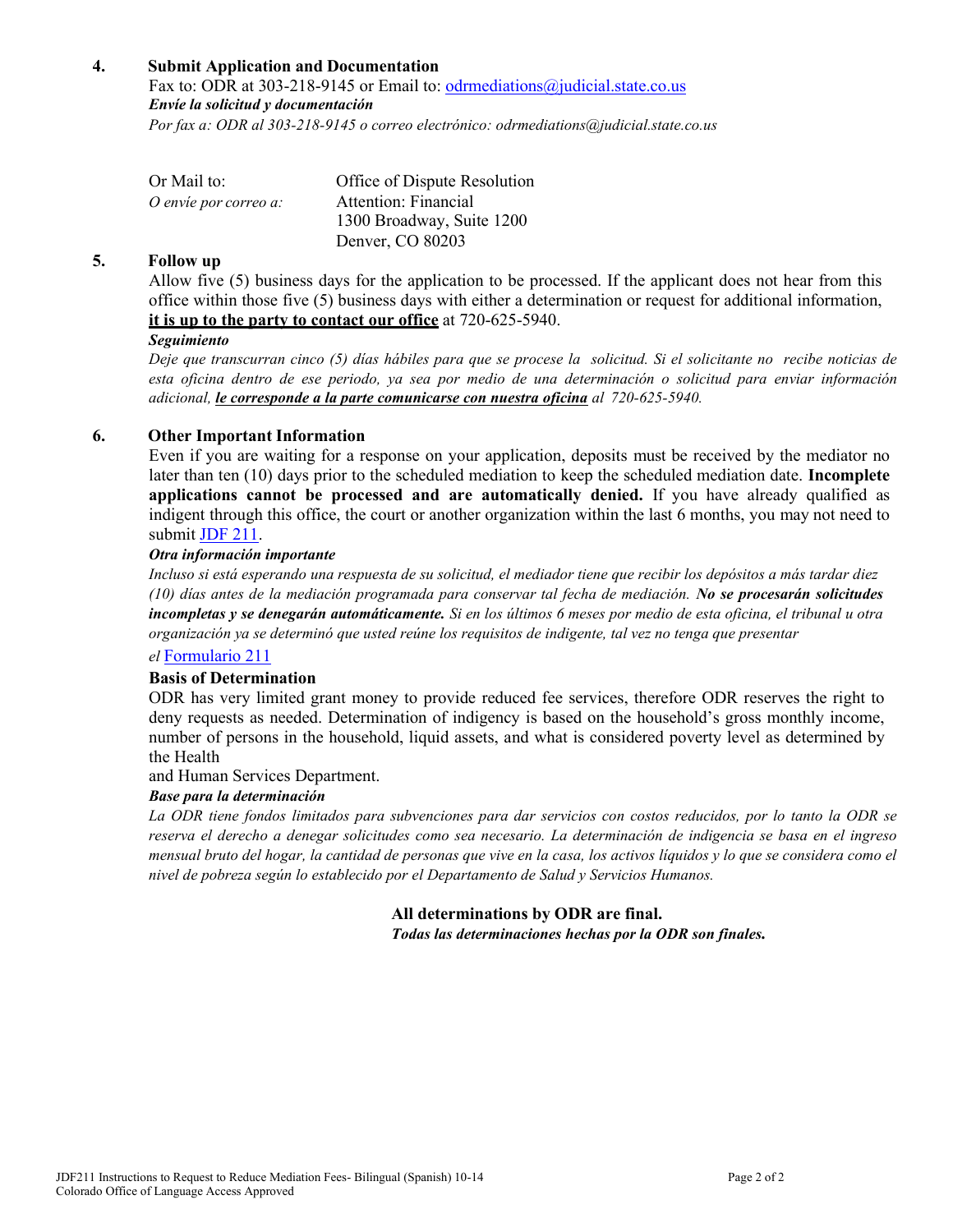|                                                                                                                                    |                         | □Supreme Court □ Court of Appeals □ Denver Juvenile Court □ Denver Probate                                      |               |              |                                                  |
|------------------------------------------------------------------------------------------------------------------------------------|-------------------------|-----------------------------------------------------------------------------------------------------------------|---------------|--------------|--------------------------------------------------|
|                                                                                                                                    |                         | Court County Court District Court Count County, Colorado                                                        |               |              |                                                  |
| Court Address:                                                                                                                     |                         |                                                                                                                 |               |              |                                                  |
|                                                                                                                                    |                         |                                                                                                                 |               |              |                                                  |
| Plaintiff/Petitioner:                                                                                                              |                         |                                                                                                                 |               |              |                                                  |
| v.                                                                                                                                 |                         |                                                                                                                 |               |              |                                                  |
|                                                                                                                                    |                         |                                                                                                                 |               |              |                                                  |
| Attorney or Party Without Attorney: (Name & Address)                                                                               |                         |                                                                                                                 |               |              |                                                  |
|                                                                                                                                    |                         |                                                                                                                 |               |              | $\blacktriangle$ COURT USE ONLY $\blacktriangle$ |
| Phone Number:                                                                                                                      |                         |                                                                                                                 |               | Case Number: |                                                  |
| Atty. Reg. #:                                                                                                                      |                         |                                                                                                                 |               | Courtroom:   |                                                  |
|                                                                                                                                    |                         | <b>REQUEST TO: REDUCE PAYMENT FOR ODR SERVICES AND SUPPORTING</b>                                               |               |              |                                                  |
|                                                                                                                                    |                         | <b>FINANCIALAFFIDAVIT</b>                                                                                       |               |              |                                                  |
|                                                                                                                                    |                         | respectfully Request to Reduce my payment for Office of                                                         |               |              |                                                  |
| and have a meritorious claim.                                                                                                      |                         | Dispute Resolution Services and as grounds, state that I am without funds and have no adequate funds available, |               |              |                                                  |
|                                                                                                                                    |                         |                                                                                                                 |               |              |                                                  |
| All items must be fully completed. Print or type neatly. If an item does not apply, please write "N/A"<br><b>Name of Applicant</b> |                         |                                                                                                                 |               |              |                                                  |
|                                                                                                                                    |                         |                                                                                                                 |               |              |                                                  |
| Last Name                                                                                                                          |                         | First Name                                                                                                      |               |              | MI                                               |
| Street Address (Include Apt. # if applicable)                                                                                      |                         |                                                                                                                 |               |              |                                                  |
|                                                                                                                                    |                         |                                                                                                                 |               |              |                                                  |
| City                                                                                                                               |                         |                                                                                                                 |               | <b>State</b> | Zip Code                                         |
| $\Box$ Own $\Box$ Rent Home Phone #:                                                                                               |                         |                                                                                                                 |               |              |                                                  |
| Social Security #                                                                                                                  | Driver's Lic. # & State |                                                                                                                 | Date of Birth |              |                                                  |
|                                                                                                                                    |                         |                                                                                                                 |               |              |                                                  |
|                                                                                                                                    |                         |                                                                                                                 |               |              |                                                  |
|                                                                                                                                    |                         |                                                                                                                 |               |              |                                                  |
|                                                                                                                                    |                         |                                                                                                                 |               |              |                                                  |
|                                                                                                                                    |                         | Hours/Week: _______Pay Rate: \$ ______________ DWeekly DBi-weekly DMonthly DAnnual DOther: _________            |               |              |                                                  |
| <b>Name of Other Responsible Party</b>                                                                                             |                         |                                                                                                                 |               |              |                                                  |
|                                                                                                                                    |                         | (Spouse, Parent, Other Persons in Household)                                                                    |               |              |                                                  |
| Last Name                                                                                                                          |                         | <b>First Name</b>                                                                                               |               |              | MI                                               |

| Street Address (Include Apt. # if applicable) |                         |                                                          |               |              |          |
|-----------------------------------------------|-------------------------|----------------------------------------------------------|---------------|--------------|----------|
| City                                          |                         |                                                          |               | <b>State</b> | Zip Code |
| $\Box$ Own $\Box$ Rent                        |                         |                                                          |               |              |          |
| Social Security #                             | Driver's Lic. # & State |                                                          | Date of Birth |              |          |
|                                               |                         |                                                          |               |              |          |
|                                               |                         |                                                          |               |              |          |
|                                               |                         |                                                          |               |              |          |
|                                               |                         |                                                          |               |              |          |
|                                               |                         | _□Weekly □Bi-weekly □Monthly □Annual □Other:____________ |               |              |          |
|                                               |                         |                                                          |               |              |          |

Page **1** of **3** JDF211 8/11 REQUEST TO REDUCE PAYMENT FOR ODR SERVICES AND SUPPORTING FINANCIALAFFIDAVIT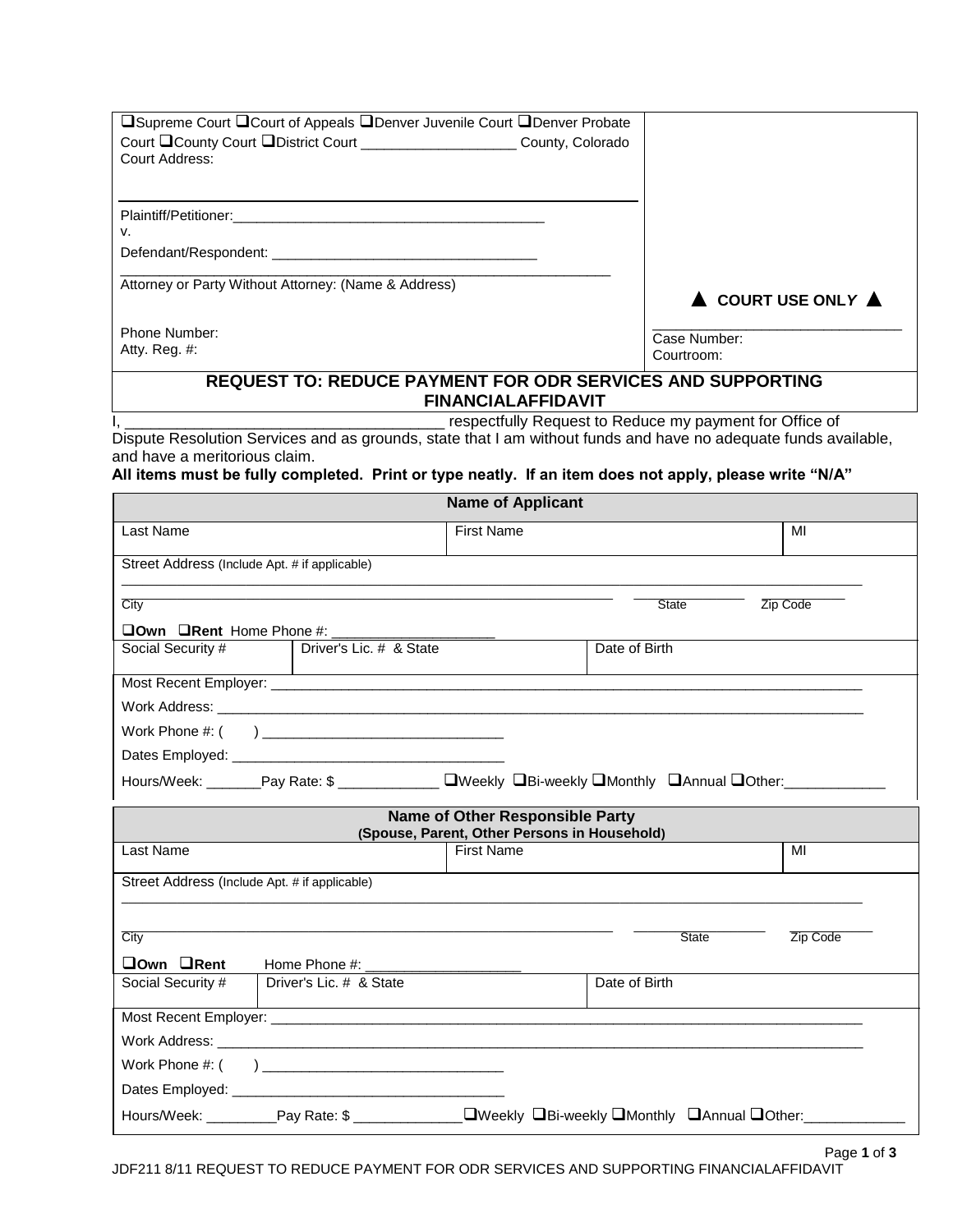| Marital Status: OSingle OMarried ODivorced OSeparated OWidowed<br>Number in Household: (including yourself) _______<br><b>Identify Members:</b> |    |                                                     |                                                                                                 |  |
|-------------------------------------------------------------------------------------------------------------------------------------------------|----|-----------------------------------------------------|-------------------------------------------------------------------------------------------------|--|
| Name                                                                                                                                            |    | Age                                                 | Relationship                                                                                    |  |
| Name                                                                                                                                            |    | Age                                                 | Relationship                                                                                    |  |
| Gross Monthly Income (See Information on page 3)                                                                                                |    | <b>Monthly Expenses (See Information on Page 3)</b> |                                                                                                 |  |
| Self (wages, salary, commission)                                                                                                                | \$ | Rent or Mortgage                                    | S                                                                                               |  |
| Spouse/Other Household Members                                                                                                                  | \$ | Groceries                                           | \$                                                                                              |  |
| Parents (if same household)                                                                                                                     | \$ | <b>Utilities</b>                                    | \$                                                                                              |  |
| <b>Unemployment Benefits</b>                                                                                                                    | \$ | Clothing                                            | $\overline{\mathbb{S}}$                                                                         |  |
| <b>Social Security/Retirement Funds</b>                                                                                                         | \$ | Maintenance/Alimony                                 | \$                                                                                              |  |
| Maintenance/Alimony                                                                                                                             | \$ | Child Support                                       | \$                                                                                              |  |
| Other Income (identify)                                                                                                                         | \$ | Medical/Dental                                      | \$                                                                                              |  |
| Other Income (identify)                                                                                                                         | \$ | Other Expenses (identify)                           | \$                                                                                              |  |
| Other Income (identify)                                                                                                                         | \$ | Other Expenses (identify)                           | \$                                                                                              |  |
| <b>Total Income</b>                                                                                                                             | \$ | <b>Total Expenses</b>                               | \$                                                                                              |  |
| Cash on Hand (Cash you are<br>carrying or which is stored at home,<br>etc.)                                                                     | \$ | Credit Cards: (Show type and balance owed)          |                                                                                                 |  |
| <b>Checking Account Balance</b>                                                                                                                 | \$ |                                                     |                                                                                                 |  |
| Savings Account Balance                                                                                                                         | \$ | Name/Address of Bank:                               |                                                                                                 |  |
| Stocks, Bonds, or other<br><b>Investments Held Balance</b>                                                                                      | \$ | Type of Investment                                  | Type of Investment Name/Location of Company/Corporation<br>Name/Location of Company/Corporation |  |
| Vehicles Owned (Autos, boats,<br>recreational vehicles, etc.) - Estimate<br>Value                                                               | \$ | _Model_<br>Year<br>Year<br>Model                    | <b>Example 21 License Plate</b><br>License Plate                                                |  |
| <b>House(s) or other Property</b><br><b>Estimate Value</b>                                                                                      | \$ | Amount owed, Year Purchased                         |                                                                                                 |  |

**I swear under penalty of perjury that all information provided is true and complete. In addition, if requested I will provide three (3) months of bank statements and pay stubs or other comparable proof of income status. I authorize the Court to make any necessary contacts to verify the information.** 

Signature:\_\_\_\_\_\_\_\_\_\_\_\_\_\_\_\_\_\_\_\_\_\_\_\_\_\_\_\_\_\_\_\_\_\_\_\_\_\_\_\_\_\_\_\_\_\_ Date:\_\_\_\_\_\_\_\_\_\_\_\_\_\_\_\_